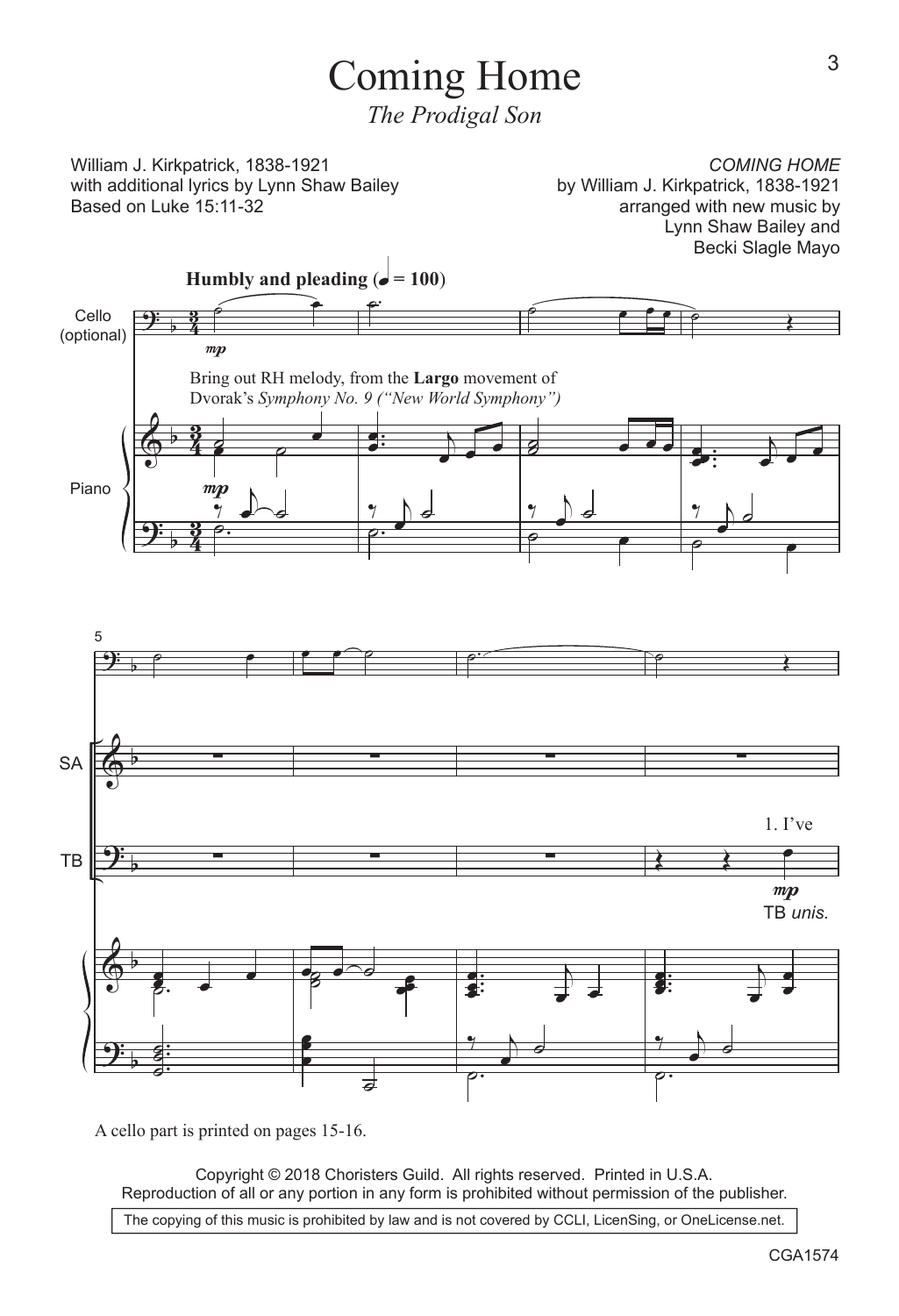$\overline{4}$ 

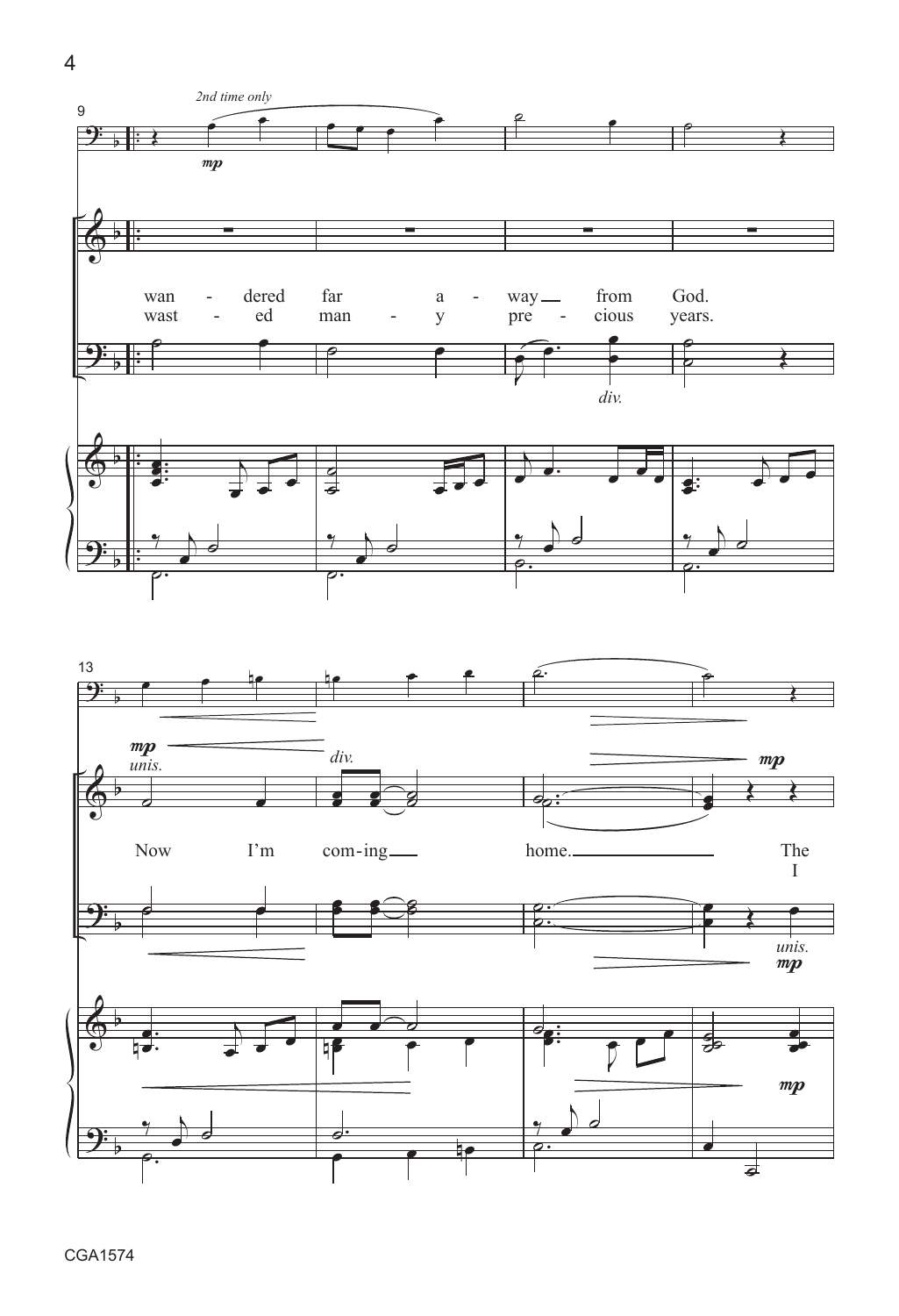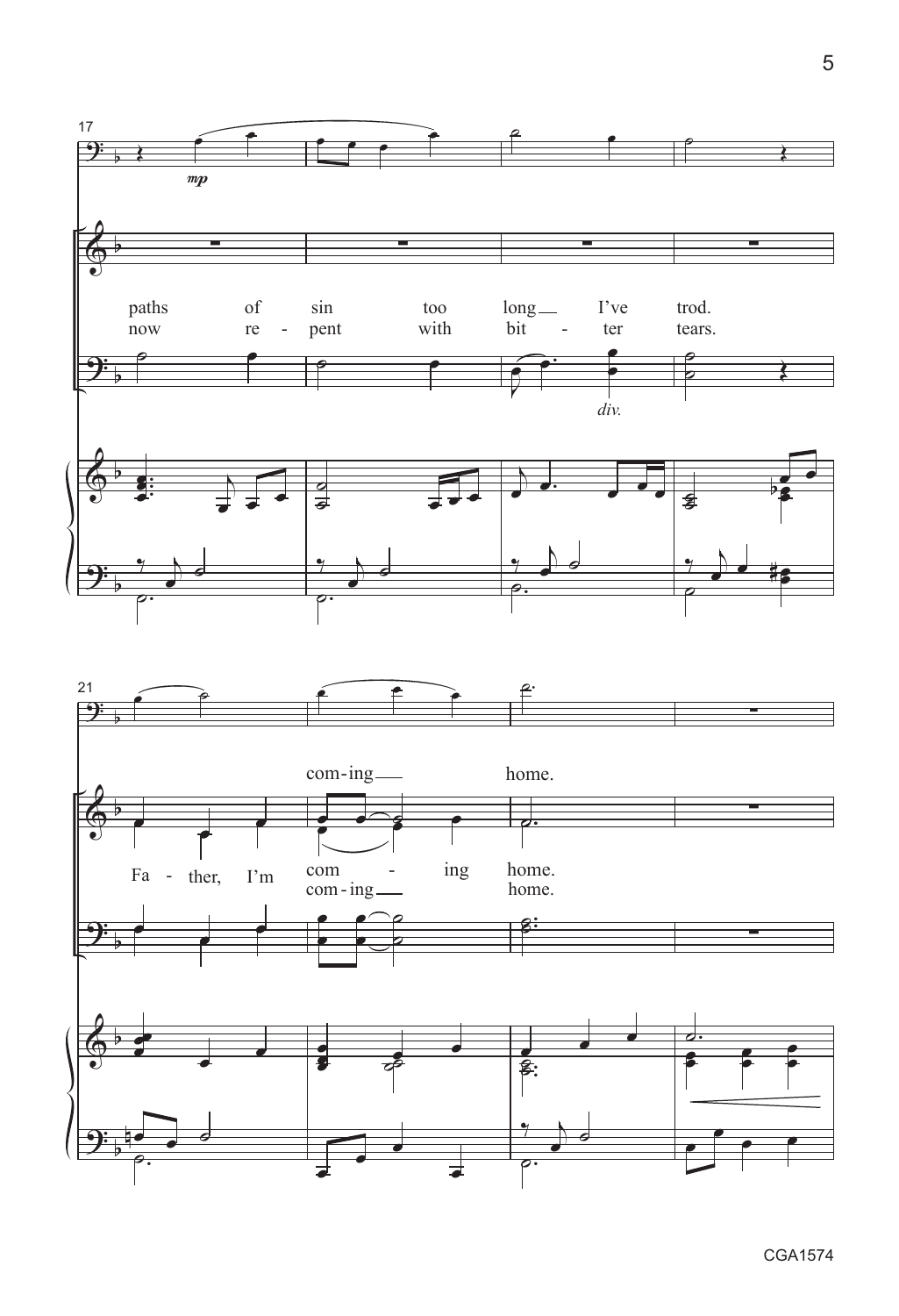

9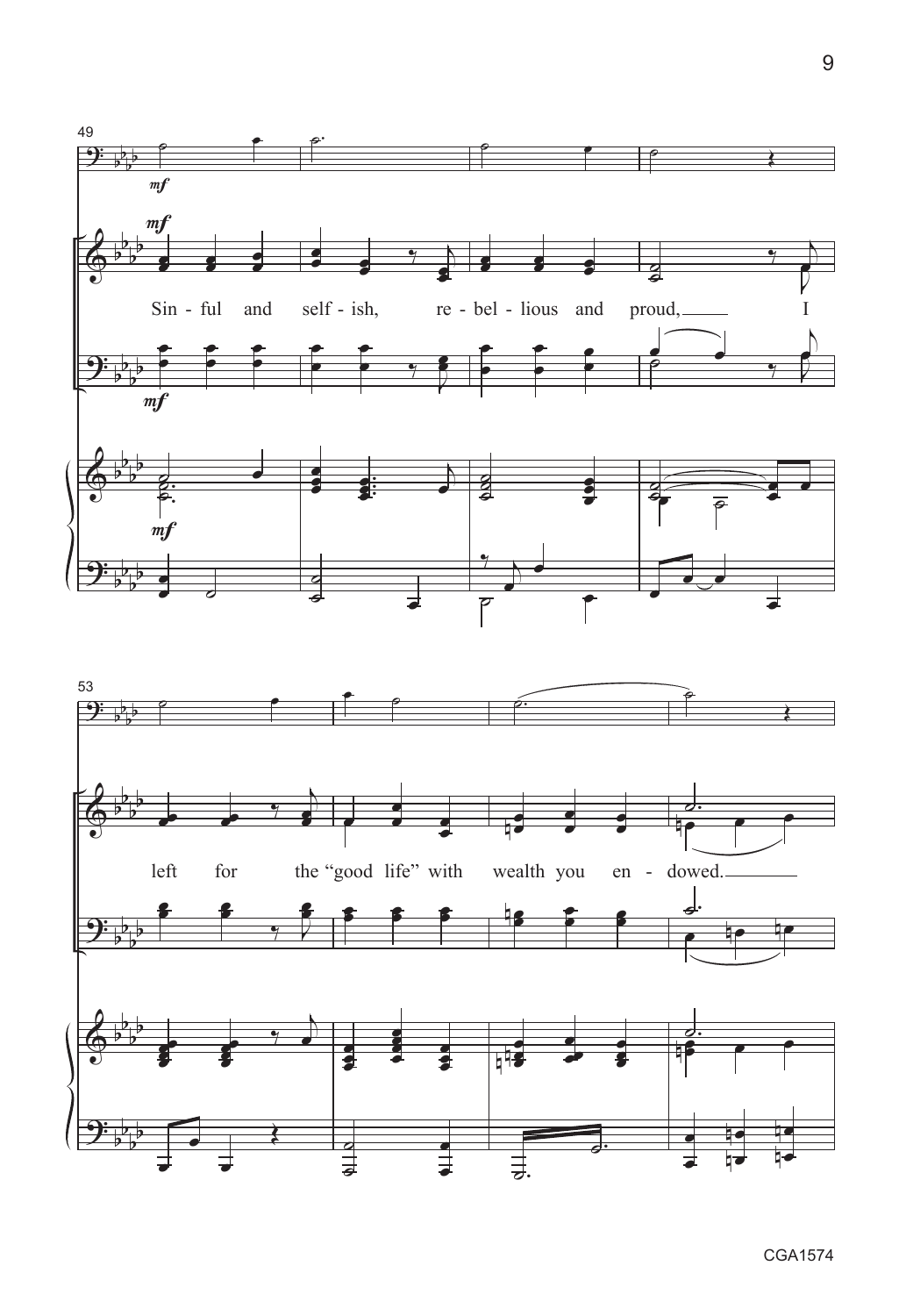